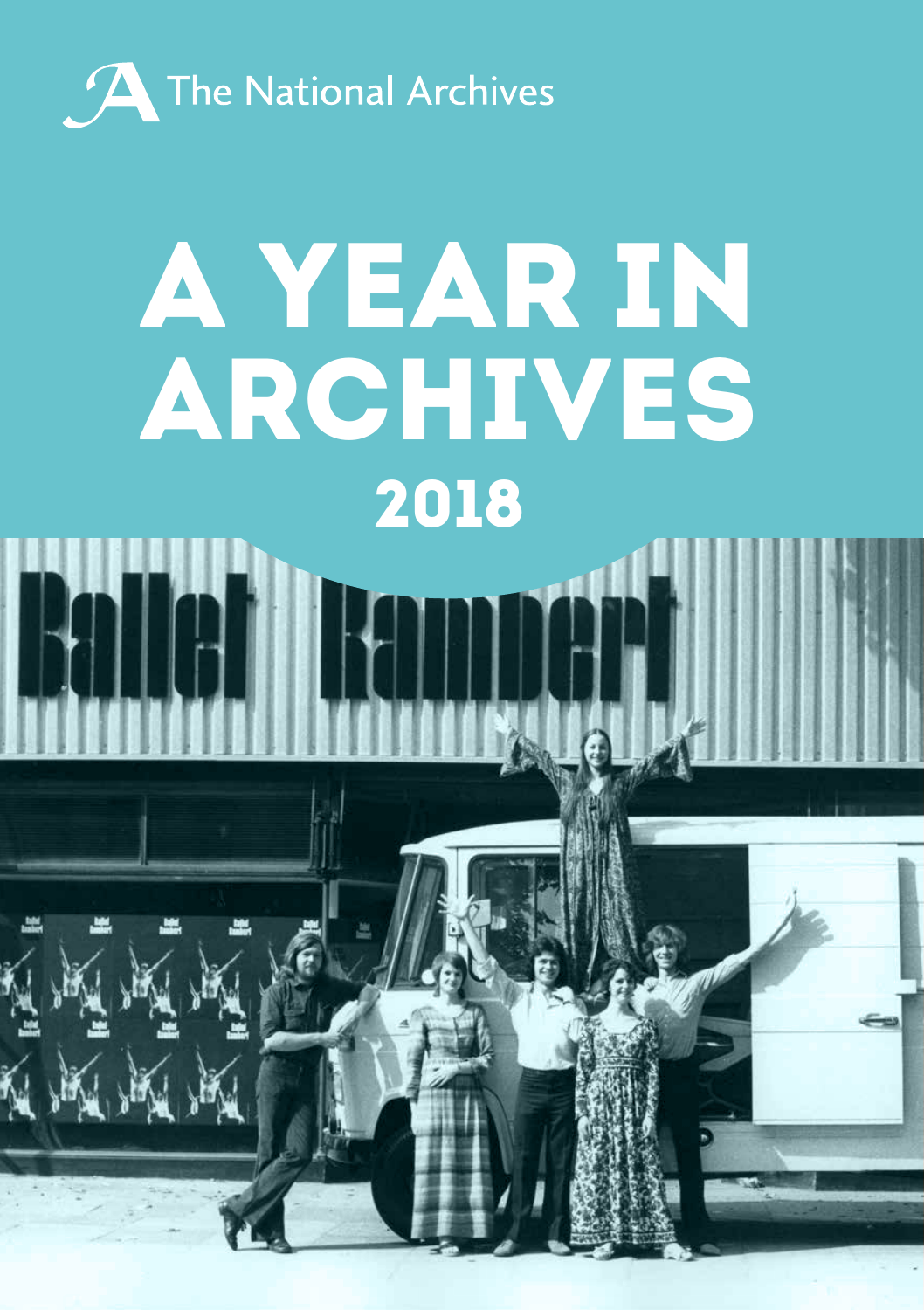## Trust

#### **Democracy and society are strengthened by scrutiny of the archival record, holding institutions and individuals to account.**

Gloucestershire Archives have completed an 18-month project to appraise and catalogue the records of Gloucestershire County Council, focusing on records created by the Social Services and Education departments. The project developed against the national background of historic abuse enquiries, and the council seeking reassurance that they were responding appropriately to these investigations.

Following a voluntary examination of the council's record-keeping practices relating to the safeguarding of children and the handling of historic abuse allegations, Gloucestershire Archives was able to secure additional corporate funding towards cataloguing these records. Two of the service's most experienced archivists worked in tandem on the project for 18 months, utilising their extensive experience of Gloucestershire's corporate structure, and surveying over 5,000 files. Records relating to the care of children were prioritised and catalogued, while existing catalogue descriptions were enhanced, and new descriptions were created for previously uncatalogued material. This cataloguing framework can now be utilised across the council's corporate record collections, allowing for future efficiency and accuracy when describing these records. Consistent closure periods were also established and applied across the collections. The project helped to establish exactly what Social Service and Education records have survived, and has highlighted gaps in collections. In the future, knowledge of these gaps will help to inform the ongoing development of collections.

Because of the project, full catalogue descriptions are now available and comprehensive administrative histories compiled for institutions, organisations and services. This has enabled the council to demonstrate the extent of their historic administrative responsibilities, identifying those institutions that were, and were not, responsible for in the past. Gloucestershire County Council now have a comprehensive and accurate resource that they can use effectively when responding to historic abuse enquiries.





The project has enabled Gloucestershire County Council to speak with authority as to their children's care records.

> Heather Forbes, Head of Archives Service, Gloucestershire County Council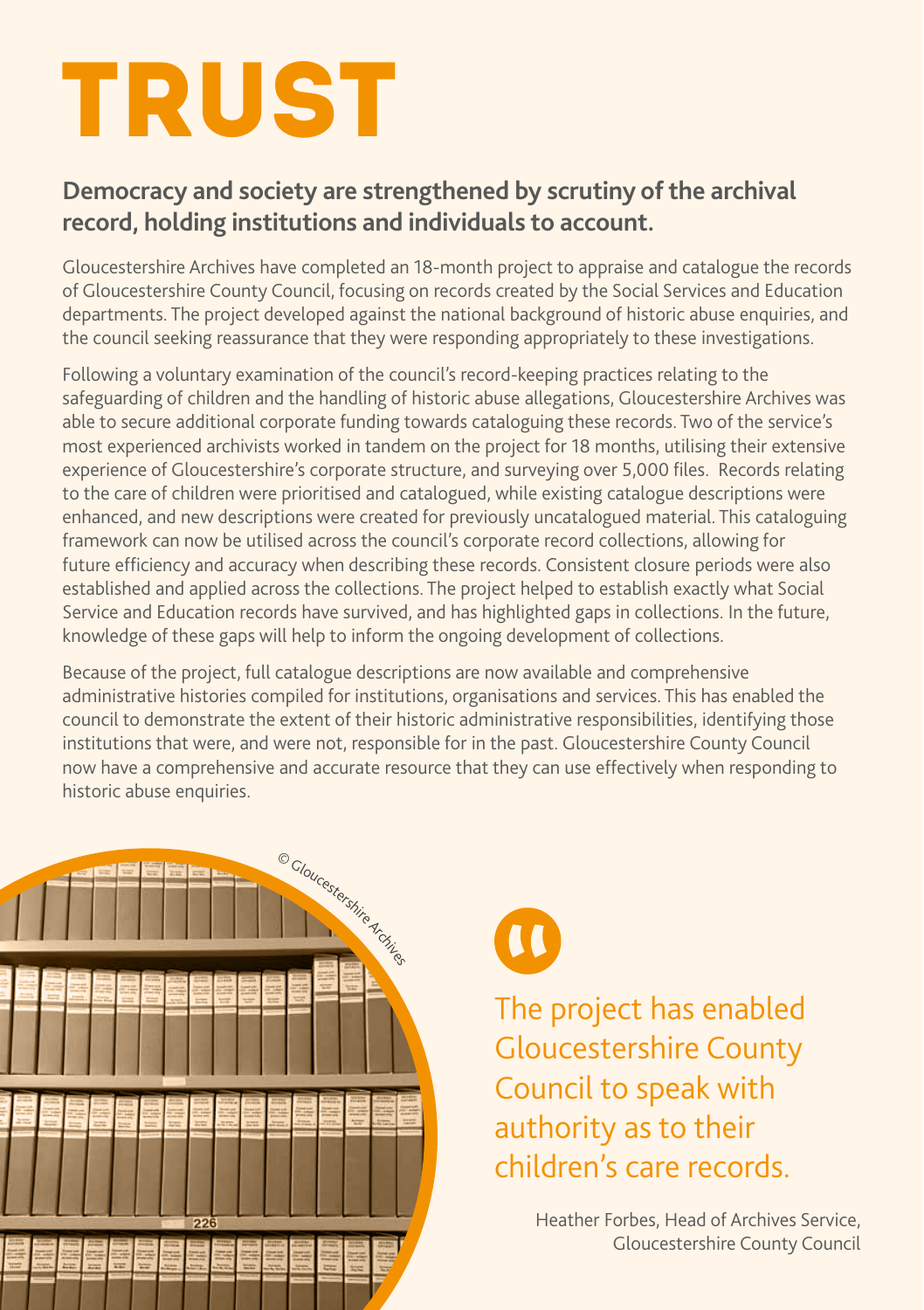# **ENRICHMENT**

#### **Archives enhance and enrich our society intellectually, culturally and economically.**

As part of ongoing collections development work, Cheshire Archives and Local Studies realised that their collections did not sufficiently capture and document the lives of ordinary people across the county from the 1950s onwards. This was particularly true of records documenting lesbian, gay, bisexual and transgender (LGBT) lives. For example, although the Chester section of the Campaign for Homosexual Equality was one of the most active, and despite the group's origins in North West England, relatively few of these records have survived locally.

As well as a public appeal for documents reflecting LGBT histories to address gaps in collections, the service has been involved in a Heritage Lottery funded project 'From Prejudice to Pride' led by Body Positive Cheshire and North Wales, a charity working for and with people who want to improve their sexual health, sexuality or those living with HIV. 'From Prejudice to Pride' resulted in the organisation depositing their records with the service, a research guide and an exhibition at Weaver Hall Museum, the first time that archives had been used to celebrate LGBT lives locally. The project also involved knowledge exchange with Silver Rainbows, Body Positive's network for the older LGBT community. Following oral history training, the group interviewed one another to collect testimonies that will help the service to include voices that were previously missing from the stories told by Cheshire's collections.

The annual 'Take Pride in Ageing' conference for health and social care service providers across the North West celebrated the achievements of the project and archive staff were on hand to promote the value of archives. They were able to suggest records that could remind the community of past LGBT venues and spaces in Chester for reminiscence work, allowing future health and social care initiatives to be more inclusive and reflective of different life experiences.





From Prejudice to Pride has helped to unlock a treasure trove of stories and hidden histories, highlighting an incredible past of activism and celebrating Cheshire's LGBT communities.

Claire Mooney, Patron, Silver Rainbows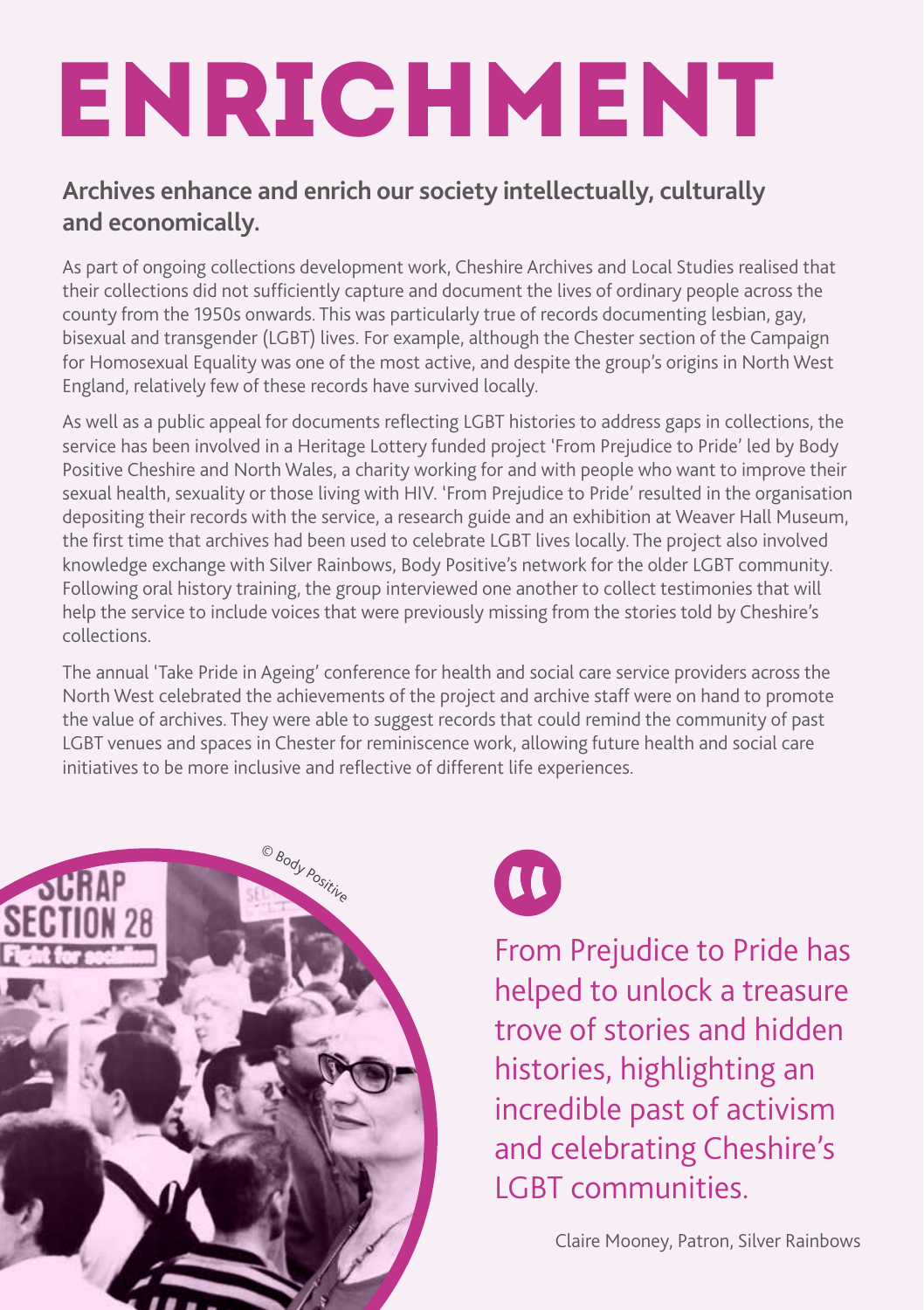# OPENNESS

#### **Archives cultivate an open approach to knowledge and are accessible to all.**

Tower Hamlets Local History Library and Archives developed the Women's Hall project in partnership with four organisations: Four Corners, Alternative Arts, The East End Women's Museum and Numbi Arts. Named after the East London Federation of Suffragettes' (ELFS) former headquarters in Bow, the Women's Hall went beyond the famous individuals of the movement by exploring lesser-known suffrage stories from East London.

The project featured two exhibitions and a series of weekly events based on the inclusive and proactive work of the suffragettes. Events included banner-making activities, a workshop on delivering activist speeches and a talk about Indian suffragettes, which provided a different perspective and resonated with new audiences. The events were supported by 95 volunteers and were free of charge to ensure that everyone could participate.

The community spirit and support demonstrated by the suffragettes was central to the Women's Hall and so collaborating organisations created events inspired by the federation's welfare initiatives. While fighting for working women's rights during the First World War, the East London suffragettes had opened a toy factory with a crèche so that working-class mothers could earn a living. In honour of this, Four Corners funded childcare for women to attend a photography skills workshop and to share their stories. Tower Hamlets Archives replicated a suffragette cost-price restaurant by opening a pay-what-you-can café and serving over 500 meals. Run in collaboration with Fare Share, a food redistribution charity, the café drew attention to the ongoing issue of food poverty in East London and fostered a welcoming atmosphere. Before visiting the café, many new visitors toured the service's exhibition about ELFS and discovered that the service kept records of their ancestors, encouraging new relationships with the collections to grow.



H

It has been such a joy to honour the memory of the East London Federation of Suffragettes with our own activism. Some people living in modern day East London still struggle to afford food and childcare or find work, and we have provided opportunities on all scores.

Lauren Sweeney, Volunteer Manager, The Women's Hall, Tower Hamlets Local History Library & Archives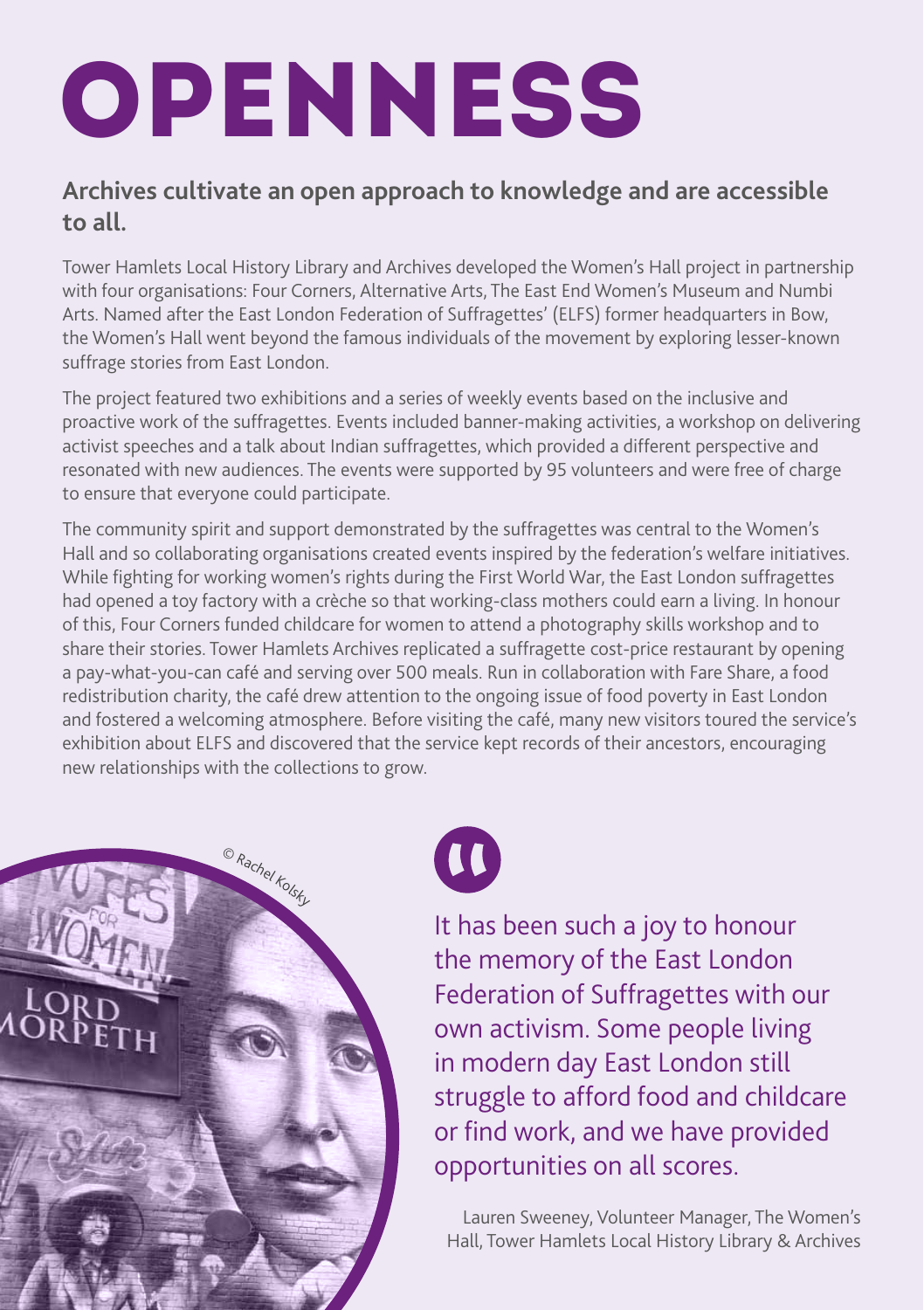## DIGITAL

### **Creating and sustaining archives in the digital age.**

As the world's largest human rights organisation, with more than 700 staff across 20 international offices, Amnesty International has been at the forefront of the fight against human rights abuses worldwide since 1961. The organisation's activities range from observing the 1962 trial of Nelson Mandela to its current work advocating for justice on behalf of the Rohingya in Myanmar. The archive of Amnesty's International Secretariat provides a service to staff regardless of their location or time zone, but despite their global focus, the service faces similar challenges to many others, in responding to changing digital technologies and increasing amounts digital data.

For Amnesty, digital evidence collected by its researchers and campaigners comes in many different forms, from snippets of YouTube videos to tweets and satellite footage. Protecting, preserving and ensuring the authenticity and integrity of these records is of the utmost importance, as it allows Amnesty to hold governments and organisations accountable for their actions, while supporting communities and individuals affected by human rights violations.

The service was already using Axiell's Calm software and SharePoint to manage and catalogue records but required a solution that would integrate these platforms into a full digital preservation solution. Responding to this challenge, archivist Bryony Hooper is building a global digital repository, using Preservica's Enterprise Private Cloud platform. This repository will allow Amnesty to retain and ingest content of enduring value, allowing staff worldwide to access records that they need in order to present evidence to international bodies and human rights stakeholders, and to contribute to campaigning activities. Metadata enrichment will improve the efficiency of searching across collections, opening up access to Amnesty's digitised and born-digital archives, and allowing staff the opportunity to learn more about the organisation's history and how it can be used to further the cause of human rights for all.



 $\overline{\mathbf{u}}$ 

Digital evidence can come in all shapes and sizes. By providing a search platform, we can enable staff to discover relevant resources while maintaining appropriate access rights to sensitive data.

Bryony Hooper, Archivist, Amnesty International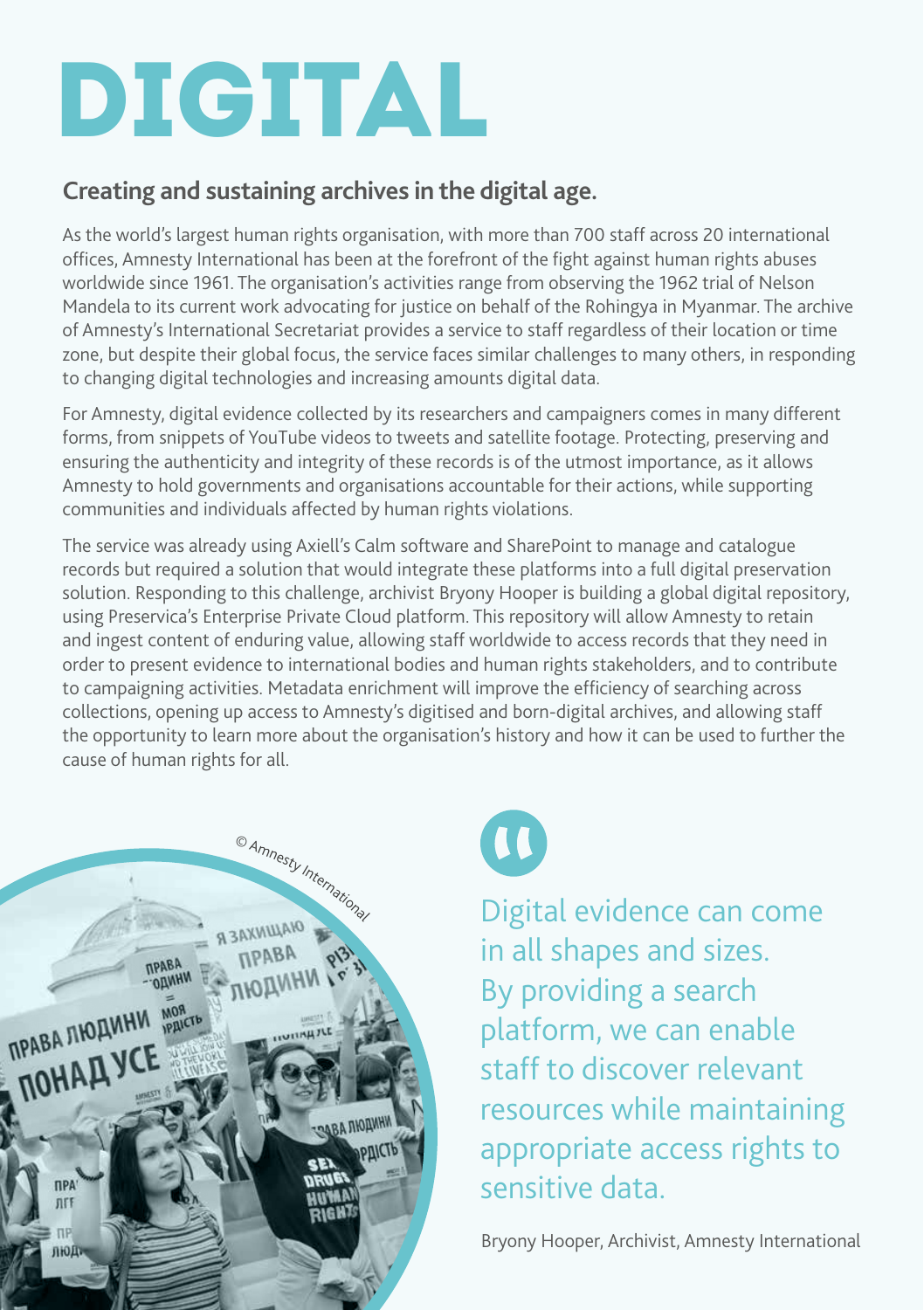### RESILIENCE

#### **Evaluating different service delivery models for archives and fostering innovative approaches.**

Wolverhampton City Archives (WCA) partnered with Black Country Visual Arts (BCVA) to collect, digitise, and provide access to more than 2000 photographs of Wolverhampton's Sikh community as part of the Apna Heritage Archive, supported by the Heritage Lottery Fund.

BCVA brought together family photographs and memorabilia relating to Punjabi migration to Wolverhampton between 1960 and 1989, leading to the development of a community archive space at the Guru Teg Bahadur Gurdwara in Wolverhampton, where the collections are stored and made available. WCA supported the project from the outset, providing advice on preservation and digitisation of the original material, leading to the deposit of the digitised material. Children from a primary school, where around 50 percent of the school population is of Punjabi origin, visited WCA, and created their own school archive, developing heritage research skills. This enabled WCA to document and establish strong links with a large, yet previously under-represented, community in their collections: the Punjabi community are around 15 percent of Wolverhampton's population, totalling some 40,000 people, the second largest population of Punjabis in the country. The project culminated in an exhibition at Wolverhampton Art Gallery, which proved so popular that it was extended by two weeks.

Since participating in the project, BCVA have used their experience to advocate and offer advice to a wide range of community groups on the practicalities and benefits of working with archive services, encouraging community engagement with collections. The interest generated by the project enabled them to strengthen their advisory board, recruiting local stakeholders and academics who now play an active role in widening engagement and developing future projects. As well as generating opportunities for further art-focused projects, BCVA was recently awarded funds by the British Council for a threeweek tour of India, talking about the project at universities and photographic festivals.





I went to the City Archives and stood in front of 30,000 images of Wolverhampton. I asked how many were from the South Asian community, and there were none.

> Anand Chhabra, Director, Black Country Visual Arts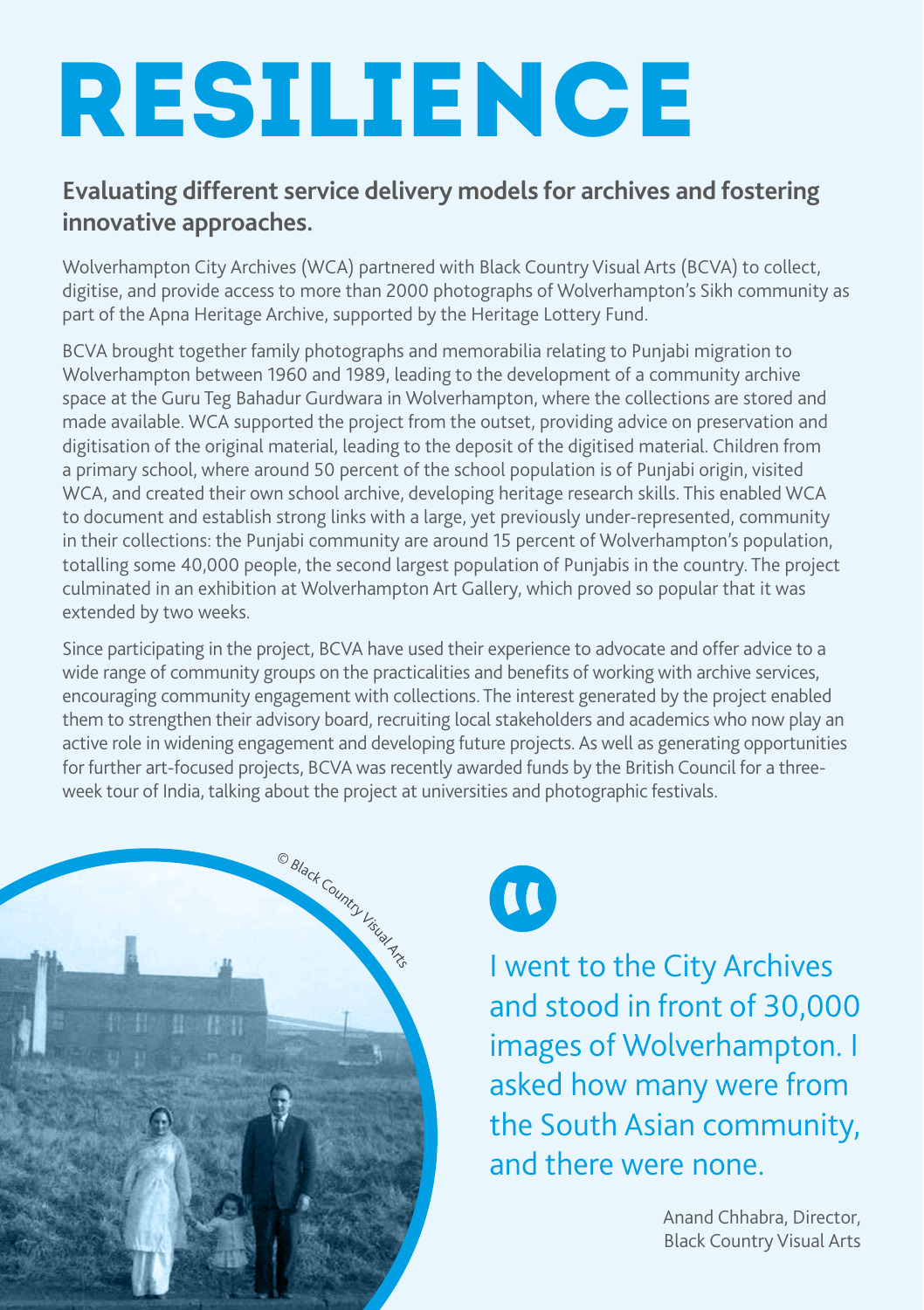### IMPACT

### **Ensuring the full value of archives is recognised.**

The National Fairground and Circus Archive (NFCA) holds more than 150,000 images and thousands more items relating to travelling entertainment. Following the donation of the Circus Friends Association Archive in 2016, the NFCA began looking for new ways to introduce these collections to the public, with the 250th anniversary of the modern circus in 2018 providing the perfect opportunity.

The service developed a broad programme of events, including the exhibition 'Circus Performers: Extraordinary Feats from Ordinary People' at the service's home at the University of Sheffield Library. The NFCA also participated in the university's Festival of the Mind, where the public were invited to an aerial performance inspired by research into female body image and the archive collections.

Expanding the reach of the collections, the service worked closely with Museums Sheffield, Tyne and Wear Archives & Museums, and Norfolk Museum Service to conserve and loan material for three exhibitions, 'Circus! Show of Shows'. The different exhibition spaces used records from the service to explore the histories of black and female circus artists, the changing attitudes towards animal performances, and the enduring impact of the circus in global culture.

The NFCA also collaborated with the children's charity Artfelt by hanging colourful circus posters in the local paediatric hospital. This offered a new audience the chance to enjoy archive collections while brightening their environment. Recognising the value of engaging broad audiences, the service has also brought collections out to other communities at Weston Park and Sheffield Fayres, sparking conversations with people unfamiliar with the NFCA's work and leading to an increase in visitors to the service. The NFCA plans to continue exploring opportunities like these in the future, developing new audiences to recognise the impact of archives.





We've been delighted to share our unique collections with new audiences this year and build networks that mean we can continue to expand our reach.

Angela Haighton, Head of the National Fairground and Circus Archive, The University of Sheffield